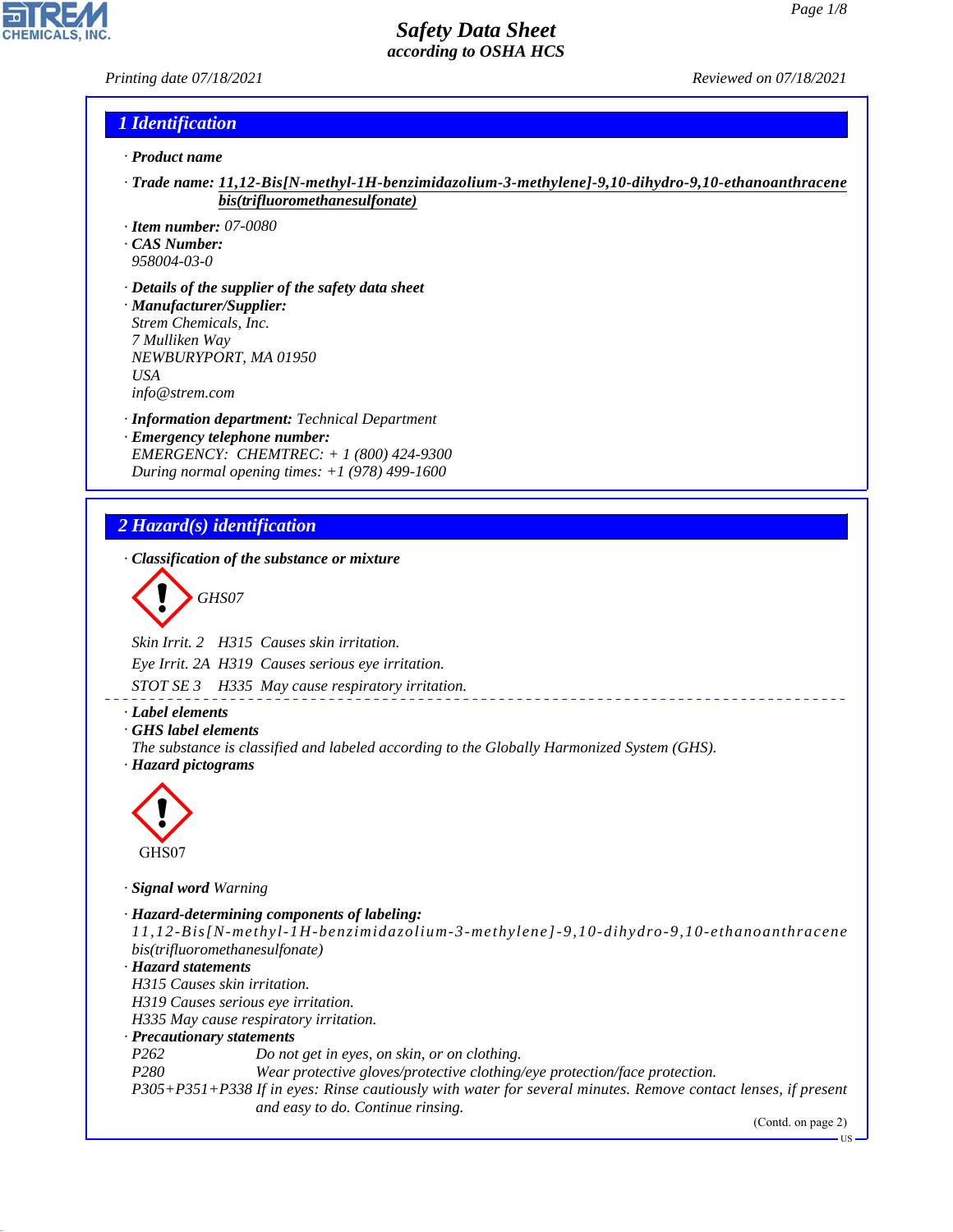*Printing date 07/18/2021 Reviewed on 07/18/2021*



#### *3 Composition/information on ingredients*

*· Chemical characterization: Substances · CAS No. Description*

*958004-03-0 11,12-Bis[N-methyl-1H-benzimidazolium-3-methylene]-9,10 dihydro-9,10-ethanoanthracene bis(trifluoromethanesulfonate)*

# *4 First-aid measures*

- *· Description of first aid measures*
- *· After inhalation: In case of unconsciousness place patient stably in side position for transportation.*
- *· After skin contact: Immediately wash with water and soap and rinse thoroughly.*
- *· After eye contact: Rinse opened eye for several minutes under running water. If symptoms persist, consult a doctor.*
- *· After swallowing: If symptoms persist consult doctor.*
- *· Information for doctor:*
- *· Most important symptoms and effects, both acute and delayed No further relevant information available.*
- *· Indication of any immediate medical attention and special treatment needed No further relevant information available.*

#### *5 Fire-fighting measures*

*· Extinguishing media*

44.1.1

- *· Suitable extinguishing agents: Use fire fighting measures that suit the environment.*
- *· Special hazards arising from the substance or mixture No further relevant information available.*

(Contd. on page 3)

US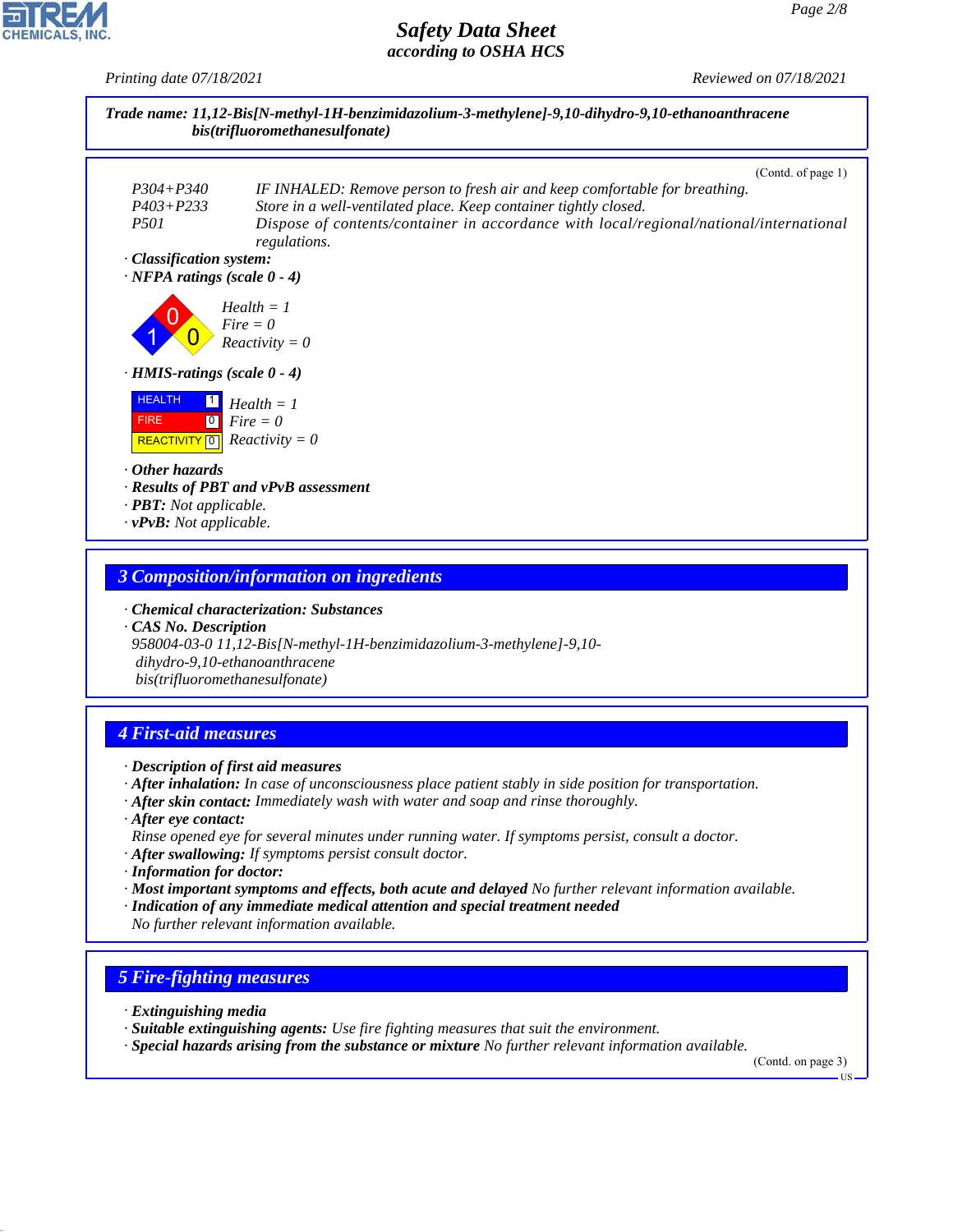|  |  | Printing date 07/18/2021 |
|--|--|--------------------------|
|--|--|--------------------------|

*Printing date 07/18/2021 Reviewed on 07/18/2021*

*Trade name: 11,12-Bis[N-methyl-1H-benzimidazolium-3-methylene]-9,10-dihydro-9,10-ethanoanthracene bis(trifluoromethanesulfonate)*

(Contd. of page 2)

- *· Advice for firefighters*
- *· Protective equipment: No special measures required.*

#### *6 Accidental release measures*

- *· Personal precautions, protective equipment and emergency procedures Not required.*
- *· Environmental precautions: No special measures required.*
- *· Methods and material for containment and cleaning up:*
- *Dispose contaminated material as waste according to item 13. Ensure adequate ventilation.*
- *· Reference to other sections*
- *See Section 7 for information on safe handling. See Section 8 for information on personal protection equipment. See Section 13 for disposal information.*
- *· Protective Action Criteria for Chemicals*
- *· PAC-1:*

*Substance is not listed.*

*· PAC-2:*

*Substance is not listed.*

*· PAC-3:*

*Substance is not listed.*

#### *7 Handling and storage*

- *· Handling:*
- *· Precautions for safe handling No special precautions are necessary if used correctly.*
- *· Information about protection against explosions and fires: No special measures required.*
- *· Conditions for safe storage, including any incompatibilities*
- *· Storage:*
- *· Requirements to be met by storerooms and receptacles: No special requirements.*
- *· Information about storage in one common storage facility: Not required.*
- *· Further information about storage conditions: Keep receptacle tightly sealed.*
- *· Specific end use(s) No further relevant information available.*

#### *8 Exposure controls/personal protection*

- *· Additional information about design of technical systems: No further data; see item 7.*
- *· Control parameters*
- *· Components with limit values that require monitoring at the workplace: Not required.*
- *· Additional information: The lists that were valid during the creation were used as basis.*
- *· Exposure controls*

44.1.1

- *· Personal protective equipment:*
- *· General protective and hygienic measures: Keep away from foodstuffs, beverages and feed. Immediately remove all soiled and contaminated clothing. Wash hands before breaks and at the end of work. Avoid contact with the eyes and skin.*

(Contd. on page 4)

US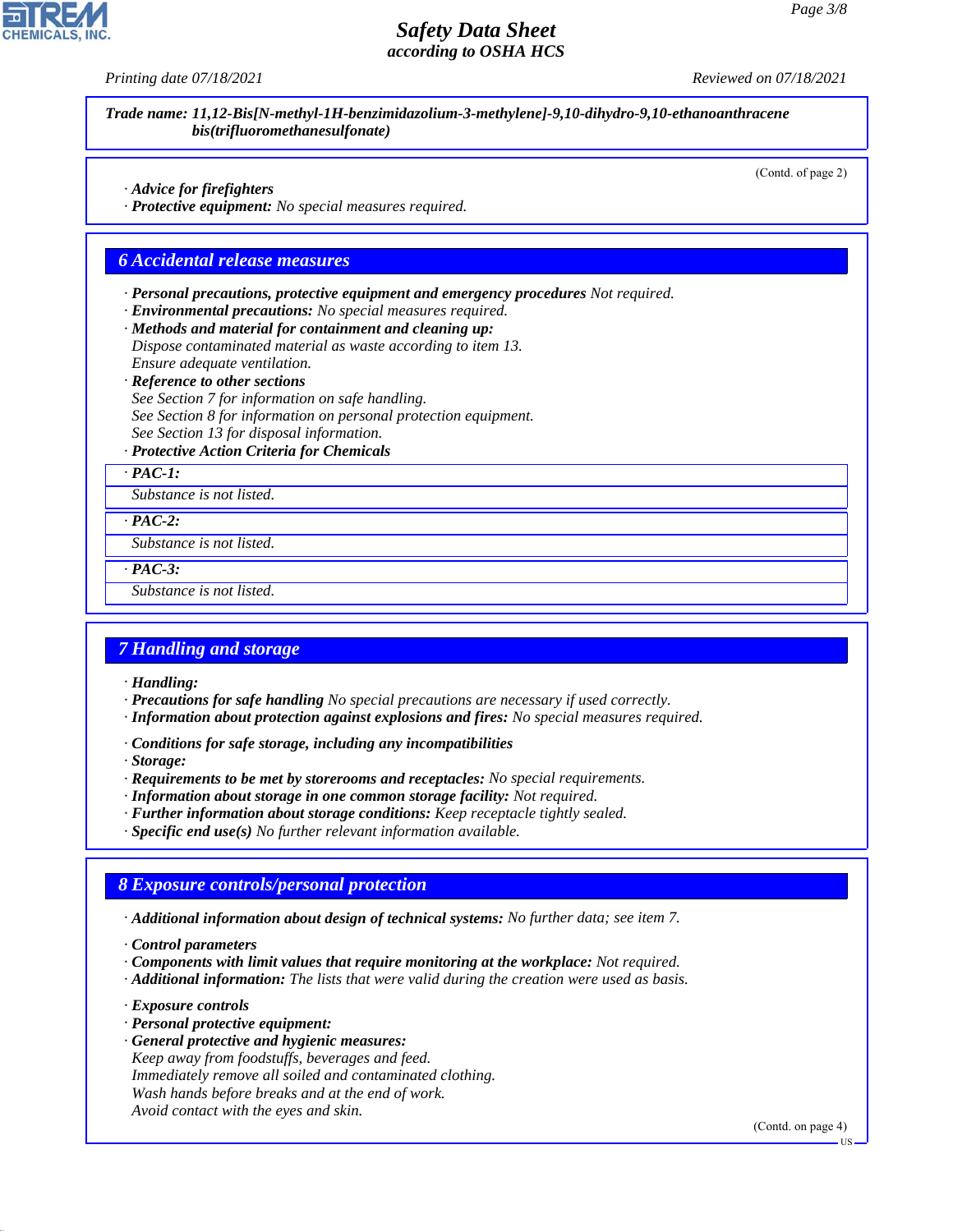**CHEMICALS, INC** 

*Printing date 07/18/2021 Reviewed on 07/18/2021*

(Contd. of page 3)

*Trade name: 11,12-Bis[N-methyl-1H-benzimidazolium-3-methylene]-9,10-dihydro-9,10-ethanoanthracene bis(trifluoromethanesulfonate)*

*· Breathing equipment: A NIOSH approved respirator in accordance with 29 CFR 1910.134. · Protection of hands:*



\_S*Protective gloves*

*The glove material has to be impermeable and resistant to the product/ the substance/ the preparation. Due to missing tests no recommendation to the glove material can be given for the product/ the preparation/ the chemical mixture.*

*Selection of the glove material on consideration of the penetration times, rates of diffusion and the degradation · Material of gloves*

*The selection of the suitable gloves does not only depend on the material, but also on further marks of quality and varies from manufacturer to manufacturer.*

*· Penetration time of glove material*

*The exact break through time has to be found out by the manufacturer of the protective gloves and has to be observed.*

*· Eye protection:*



44.1.1

\_R*Tightly sealed goggles*

| · Information on basic physical and chemical properties |                                               |  |
|---------------------------------------------------------|-----------------------------------------------|--|
| <b>General Information</b>                              |                                               |  |
| $\cdot$ Appearance:                                     |                                               |  |
| Form:                                                   | Powder                                        |  |
| Color:<br>$\cdot$ Odor:                                 | Whitish                                       |  |
| · Odor threshold:                                       | undistinguishable<br>Not determined.          |  |
|                                                         |                                               |  |
| $\cdot$ pH-value:                                       | Not applicable.                               |  |
| Change in condition                                     |                                               |  |
| <b>Melting point/Melting range:</b>                     | Undetermined.                                 |  |
| <b>Boiling point/Boiling range:</b>                     | Undetermined.                                 |  |
| · Flash point:                                          | Not applicable.                               |  |
| · Flammability (solid, gaseous):                        | Not determined.                               |  |
| · Ignition temperature:                                 |                                               |  |
| <b>Decomposition temperature:</b>                       | Not determined.                               |  |
| · Auto igniting:                                        | Not determined.                               |  |
| · Danger of explosion:                                  | Product does not present an explosion hazard. |  |
| $\cdot$ Explosion limits:                               |                                               |  |
| Lower:                                                  | Not determined.                               |  |
| <b>Upper:</b>                                           | Not determined.                               |  |
| · Vapor pressure:                                       | Not applicable.                               |  |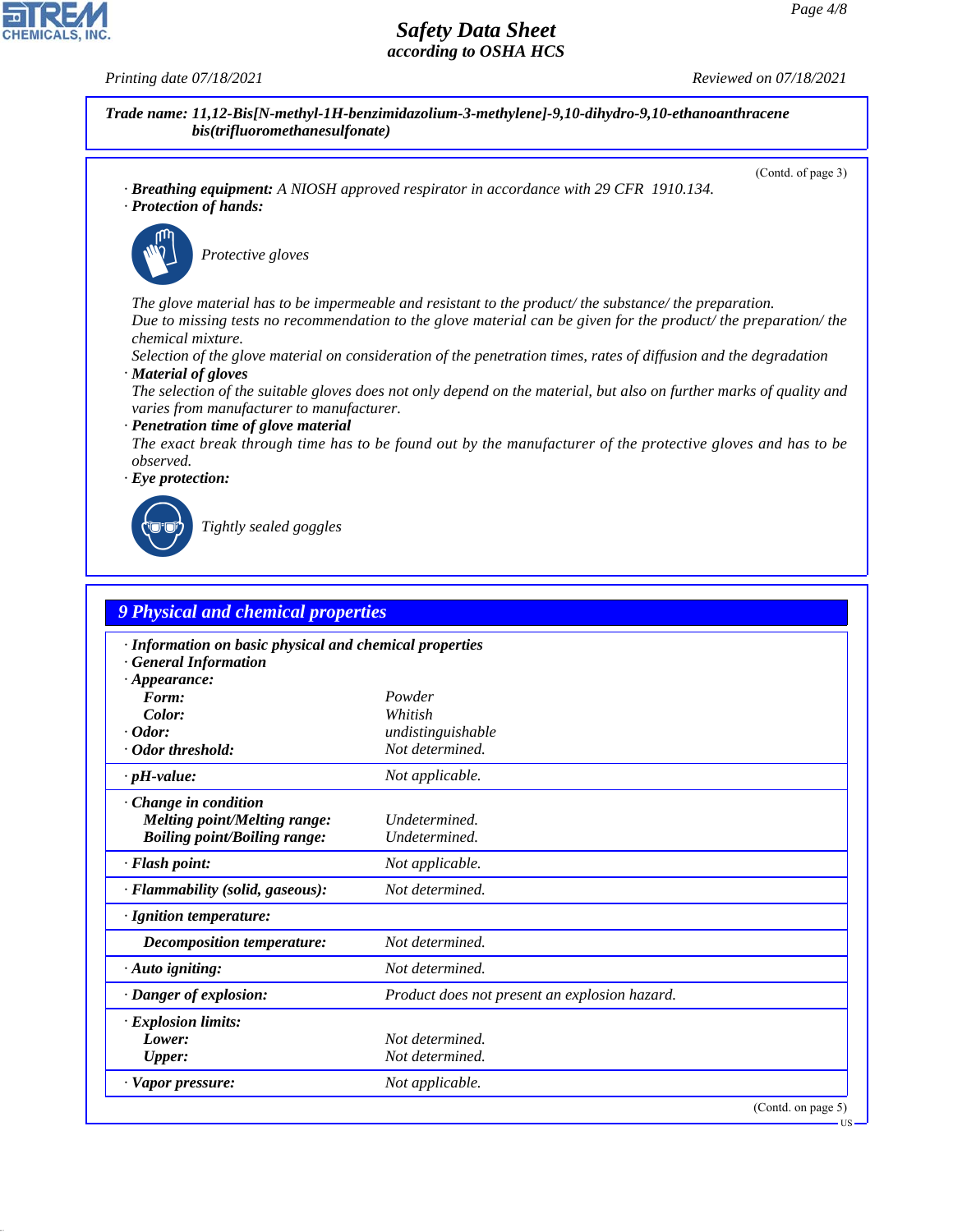*Printing date 07/18/2021 Reviewed on 07/18/2021*

## *Trade name: 11,12-Bis[N-methyl-1H-benzimidazolium-3-methylene]-9,10-dihydro-9,10-ethanoanthracene bis(trifluoromethanesulfonate)*

|                                                            |                                            | (Contd. of page 4) |
|------------------------------------------------------------|--------------------------------------------|--------------------|
| $\cdot$ Density:                                           | Not determined.                            |                    |
| $\cdot$ Relative density                                   | Not determined.                            |                    |
| · Vapor density                                            | Not applicable.                            |                    |
| $\cdot$ Evaporation rate                                   | Not applicable.                            |                    |
| · Solubility in / Miscibility with                         |                                            |                    |
| Water:                                                     | <i>Insoluble.</i>                          |                    |
| · Partition coefficient (n-octanol/water): Not determined. |                                            |                    |
| $\cdot$ Viscosity:                                         |                                            |                    |
| Dynamic:                                                   | Not applicable.                            |                    |
| Kinematic:                                                 | Not applicable.                            |                    |
| · Solvent content:                                         |                                            |                    |
| Organic solvents:                                          | $0.0\%$                                    |                    |
| <b>VOC</b> content:                                        | 0.0 g/l / 0.00 lb/gl                       |                    |
| <i>Solids content:</i>                                     | $100.0\%$                                  |                    |
| $\cdot$ Other information                                  | No further relevant information available. |                    |

### *10 Stability and reactivity*

*· Reactivity No further relevant information available.*

- *· Chemical stability*
- *· Thermal decomposition / conditions to be avoided: No decomposition if used according to specifications.*
- *· Possibility of hazardous reactions No dangerous reactions known.*
- *· Conditions to avoid No further relevant information available.*
- *· Incompatible materials: No further relevant information available.*
- *· Hazardous decomposition products: No dangerous decomposition products known.*

# *11 Toxicological information*

- *· Information on toxicological effects*
- *· Acute toxicity:*
- *· Primary irritant effect:*
- *· on the skin: Irritant to skin and mucous membranes.*
- *· on the eye: Irritating effect.*
- *· Sensitization: No sensitizing effects known.*
- *· Additional toxicological information:*

#### *· Carcinogenic categories*

*· IARC (International Agency for Research on Cancer)*

*Substance is not listed.*

#### *· NTP (National Toxicology Program)*

*Substance is not listed.*

#### *· OSHA-Ca (Occupational Safety & Health Administration)*

*Substance is not listed.*

44.1.1

(Contd. on page 6)

US

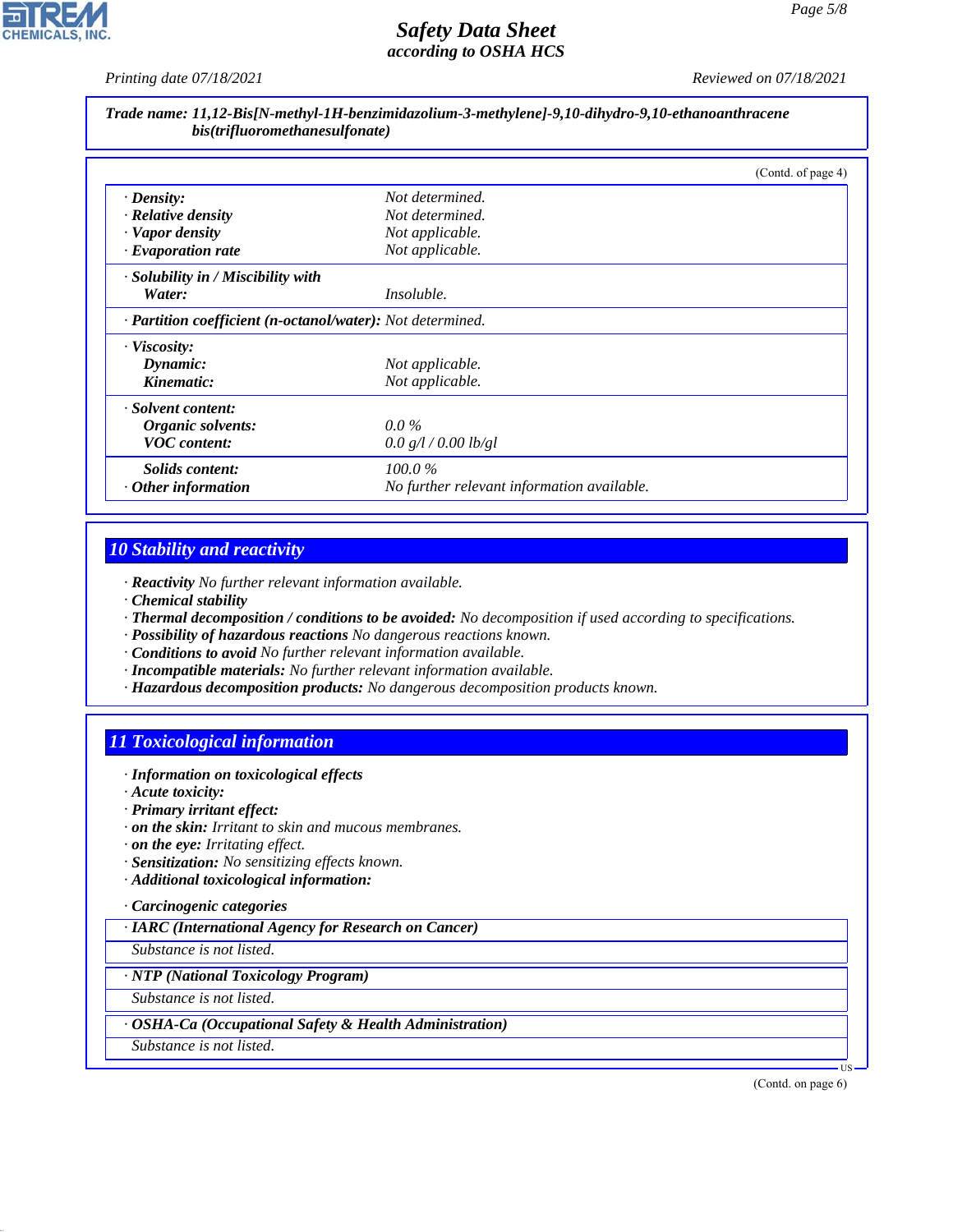**CHEMICALS, INC** 

*Printing date 07/18/2021 Reviewed on 07/18/2021*

*Trade name: 11,12-Bis[N-methyl-1H-benzimidazolium-3-methylene]-9,10-dihydro-9,10-ethanoanthracene bis(trifluoromethanesulfonate)*

(Contd. of page 5)

#### *12 Ecological information*

- *· Toxicity*
- *· Aquatic toxicity: No further relevant information available.*
- *· Persistence and degradability No further relevant information available.*
- *· Behavior in environmental systems:*
- *· Bioaccumulative potential No further relevant information available.*
- *· Mobility in soil No further relevant information available.*
- *· Additional ecological information:*
- *· General notes: Not known to be hazardous to water.*
- *· Results of PBT and vPvB assessment*
- *· PBT: Not applicable.*
- *· vPvB: Not applicable.*
- *· Other adverse effects No further relevant information available.*

# *13 Disposal considerations*

*· Waste treatment methods*

*· Recommendation:*

44.1.1

*Must not be disposed of together with household garbage. Do not allow product to reach sewage system.*

- *· Uncleaned packagings:*
- *· Recommendation: Disposal must be made according to official regulations.*

| <b>14 Transport information</b>                                                     |                 |
|-------------------------------------------------------------------------------------|-----------------|
| · UN-Number<br>· DOT, ADN, IMDG, IATA                                               | not regulated   |
| $\cdot$ UN proper shipping name<br>· DOT, ADN, IMDG, IATA                           | not regulated   |
| $\cdot$ Transport hazard class(es)                                                  |                 |
| · DOT, ADN, IMDG, IATA<br>· Class                                                   | not regulated   |
| · Packing group<br>· DOT, IMDG, IATA                                                | not regulated   |
| · Environmental hazards:<br>· Marine pollutant:                                     | N <sub>O</sub>  |
| · Special precautions for user                                                      | Not applicable. |
| · Transport in bulk according to Annex II of<br><b>MARPOL73/78 and the IBC Code</b> | Not applicable. |
| · UN "Model Regulation":                                                            | not regulated   |

(Contd. on page 7)

US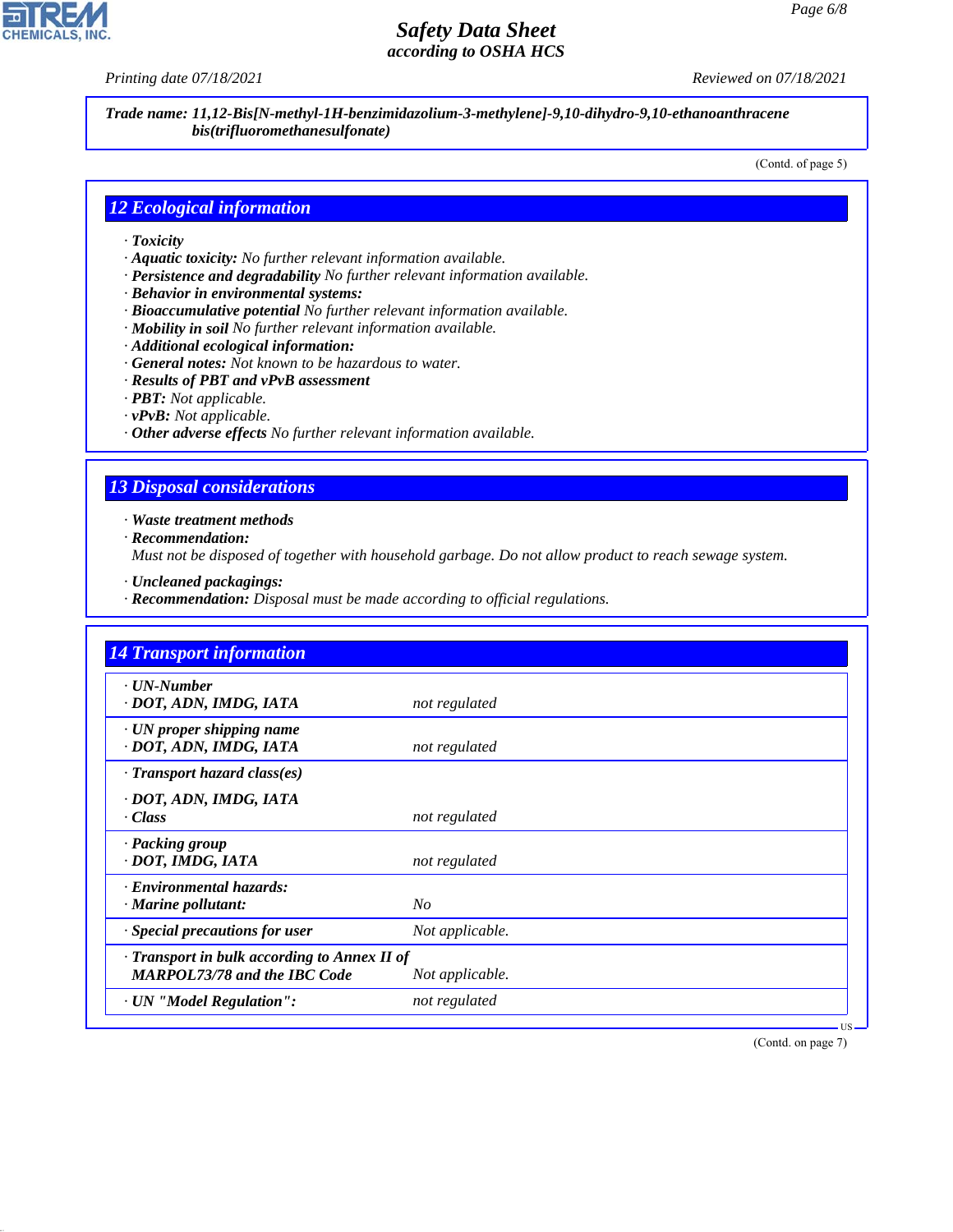

**CHEMICALS** 

*Trade name: 11,12-Bis[N-methyl-1H-benzimidazolium-3-methylene]-9,10-dihydro-9,10-ethanoanthracene bis(trifluoromethanesulfonate)*

(Contd. of page 6)

## *15 Regulatory information*

*· Safety, health and environmental regulations/legislation specific for the substance or mixture · Sara*

*· Section 355 (extremely hazardous substances):*

*Substance is not listed.*

*· Section 313 (Specific toxic chemical listings):*

*Substance is not listed.*

*· TSCA (Toxic Substances Control Act):*

*Substance is not listed.*

*· Proposition 65*

*· Chemicals known to cause cancer:*

*Substance is not listed.*

*· Chemicals known to cause reproductive toxicity for females:*

*Substance is not listed.*

*Substance is not listed.*

*· Chemicals known to cause reproductive toxicity for males:*

*· Chemicals known to cause developmental toxicity:*

*Substance is not listed.*

*· Carcinogenic categories*

*· EPA (Environmental Protection Agency)*

*Substance is not listed.*

*· TLV (Threshold Limit Value established by ACGIH)*

*Substance is not listed.*

*· NIOSH-Ca (National Institute for Occupational Safety and Health)*

*Substance is not listed.*

#### *· GHS label elements*

*The substance is classified and labeled according to the Globally Harmonized System (GHS).*

*· Hazard pictograms*



44.1.1

*· Signal word Warning*

*· Hazard-determining components of labeling: 11,12-Bis[N-methyl-1H-benzimidazolium-3-methylene]-9,10-dihydro-9,10-ethanoanthracene bis(trifluoromethanesulfonate) · Hazard statements H315 Causes skin irritation. H319 Causes serious eye irritation. H335 May cause respiratory irritation. · Precautionary statements P262 Do not get in eyes, on skin, or on clothing.* (Contd. on page 8)